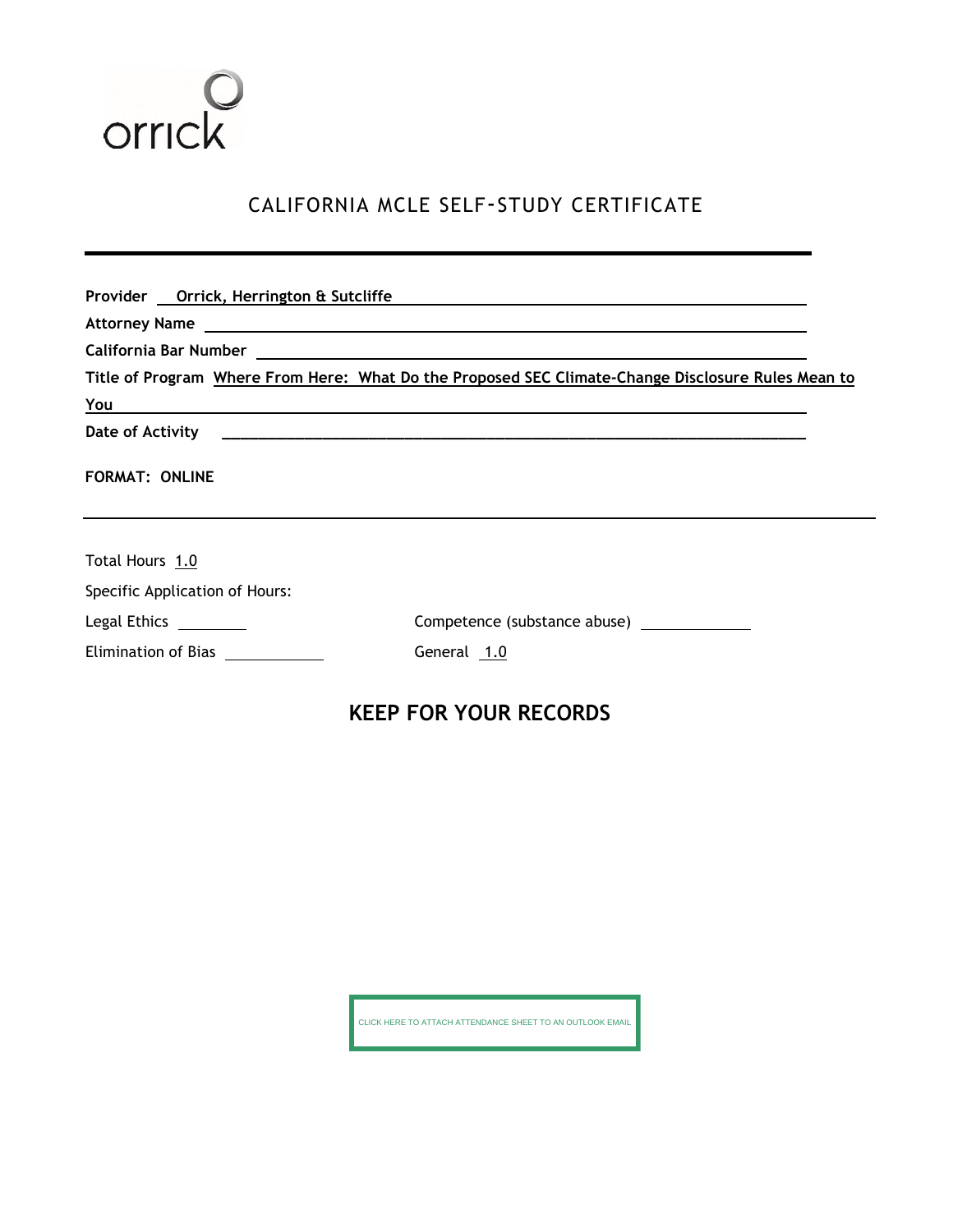## Orrick, Herrington & Sutcliffe LLP

California MCLE Activity Evaluation Form - please return to mwoods@orrick.com and jgracey@orrick.com

| Course:        |  |
|----------------|--|
| Format:        |  |
| Instructor(s): |  |
| Date and Time: |  |
| Location:      |  |

- 1. Did this program meet your educational objectives?\* (Rating) Please rate on a scale of 1 to 5 (5 being the highest, best or most; 1 being the least, lowest or worst).  $0504030201$
- 2. Did the environment have a positive influence on your learning experience?\* (Rating) Please rate on a scale of 1 to 5 (5 being the highest, best or most; 1 being the least, lowest or worst).  $0504030201$
- 3. Were you provided with substantive written materials?\* (Rating) Please rate on a scale of 1 to 5 (5 being the highest, best or most; 1 being the least, lowest or worst).  $0504030201$
- 4. Did the course update or keep you informed of your legal responsibilities?\* (Rating) Please rate on a scale of 1 to 5 (5 being the highest, best or most; 1 being the least, lowest or worst).  $0504030201$
- 5. Did the activity contain significant current professional content?\* (Rating) Please rate on a scale of 1 to 5 (5 being the highest, best or most; 1 being the least, lowest or worst).  $0504030201$
- **6. Please rate the faculty**  $*$  (Rating, Instructor) Overall teaching effectiveness

Instructor:  $0504030201$ 

7. Please rate the faculty \* (Rating, Instructor) Effectiveness of teaching methods

> Instructor:  $0504030201$



CLICK HERE TO ATTACH ATTENDANCE SHEET TO AN OUTLOOK EMAIL